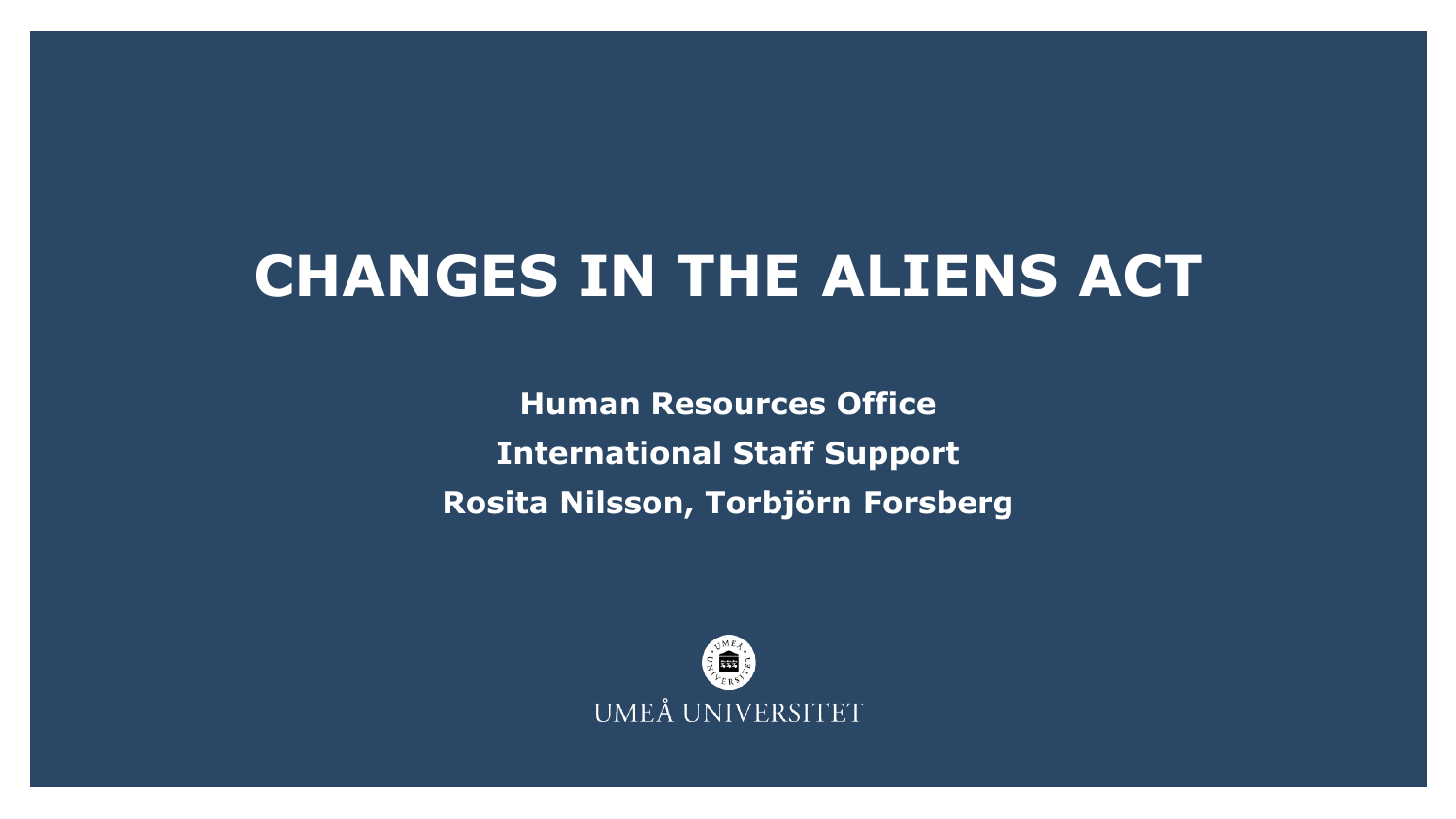# **CHANGES FROM 20 JULY**

The new requirements for obtaining a permanent residence permit mean that you must fulfil the requirements for an extended residence permit first and then fulfil the new requirements for a permanent residence permit

Each applicant must meet the requirements for obtaining a permanent residence permit. It is no longer possible to automatically obtain a permanent residence permit because a family member is granted one.

There are no transitional rules. This means that all decisions made on 20 July or later are based on the new rules, regardless of when the application was submitted.

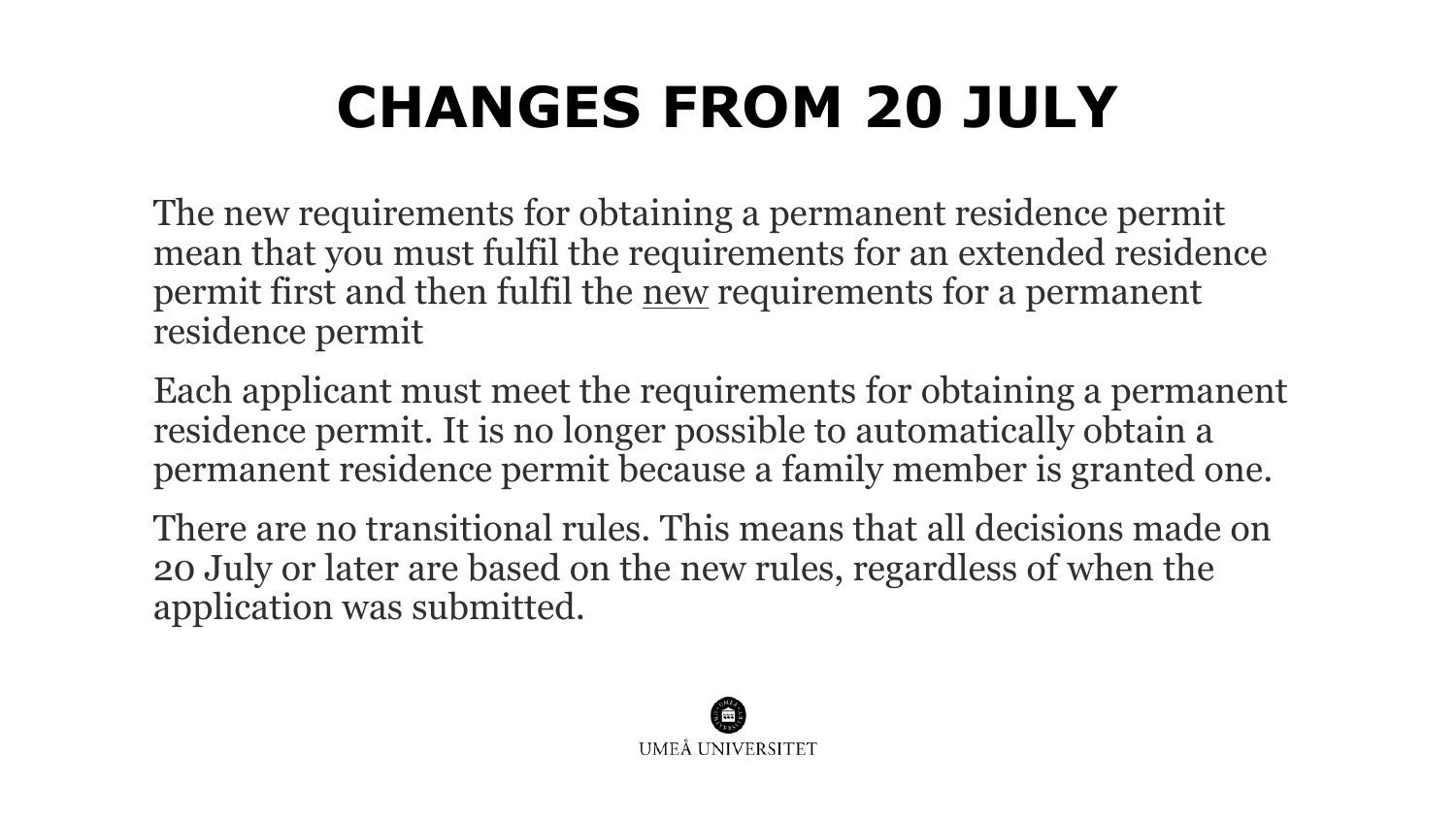## **HOW AND WHEN TO APPLY**

It is only possible to obtain a permanent residence permit when applying for an extended residence permit.

Your application can be submitted 14 days before your current permit expires, not earlier.

#### **Why can I not apply before?**

You can only have one valid permit at a time. If you already have a valid permit this can not be exchanged for another.

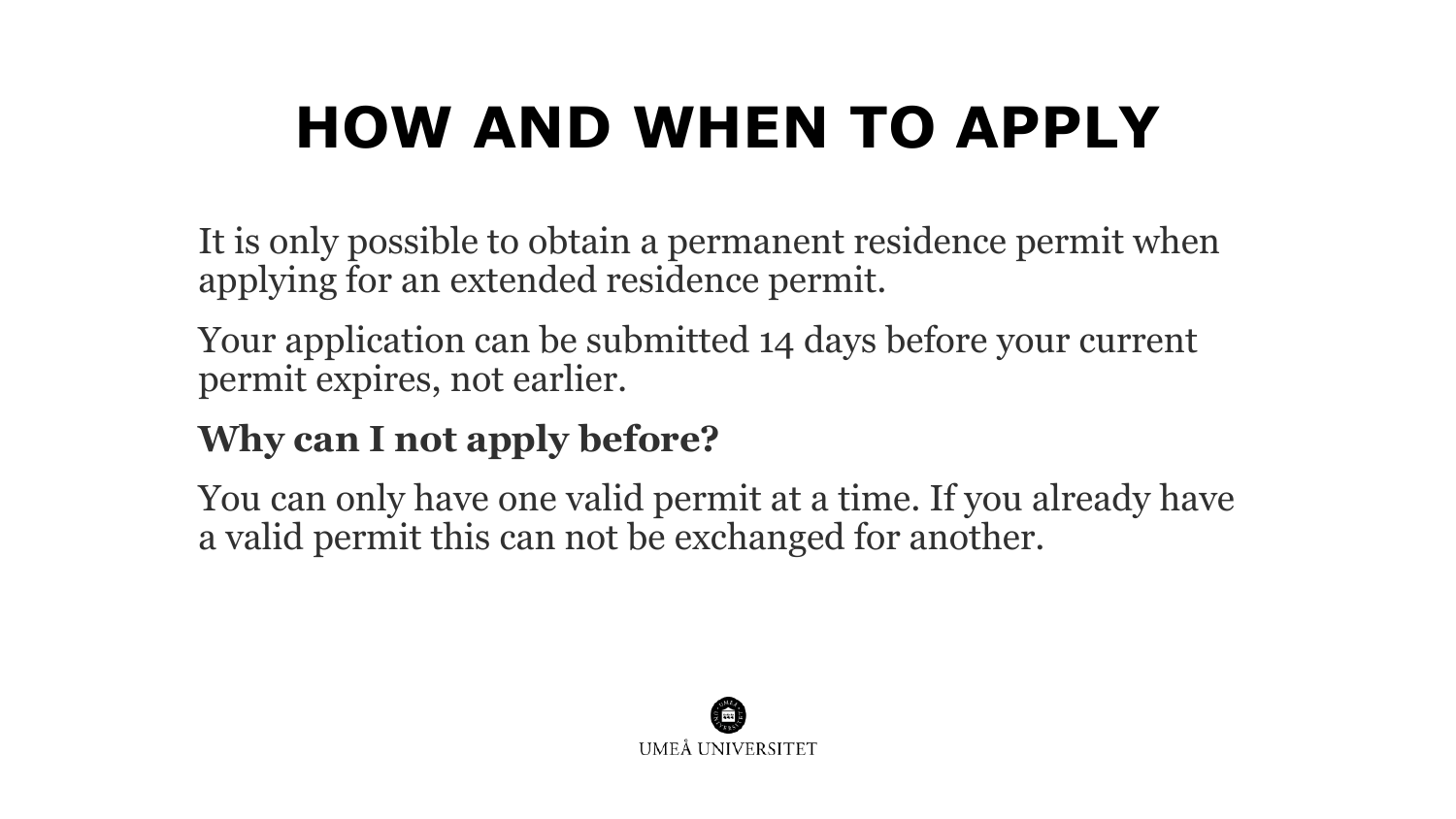## **NEW REQUIREMENTS FOR PERMANENT RESIDENCE PERMIT**

- 1. You must meet the requirements for an extended residence permit
- 2. You must also meet the new requirements:
- *have had a residence permit as a doctoral student or researcher and have worked in Sweden for four years over the past seven years (unchanged)*
- *have the intention to live in Sweden (unchanged)*
- be able to support yourself financially, everybody over 18 years old (new)
- be living an orderly life, everybody over 15 years old (new)

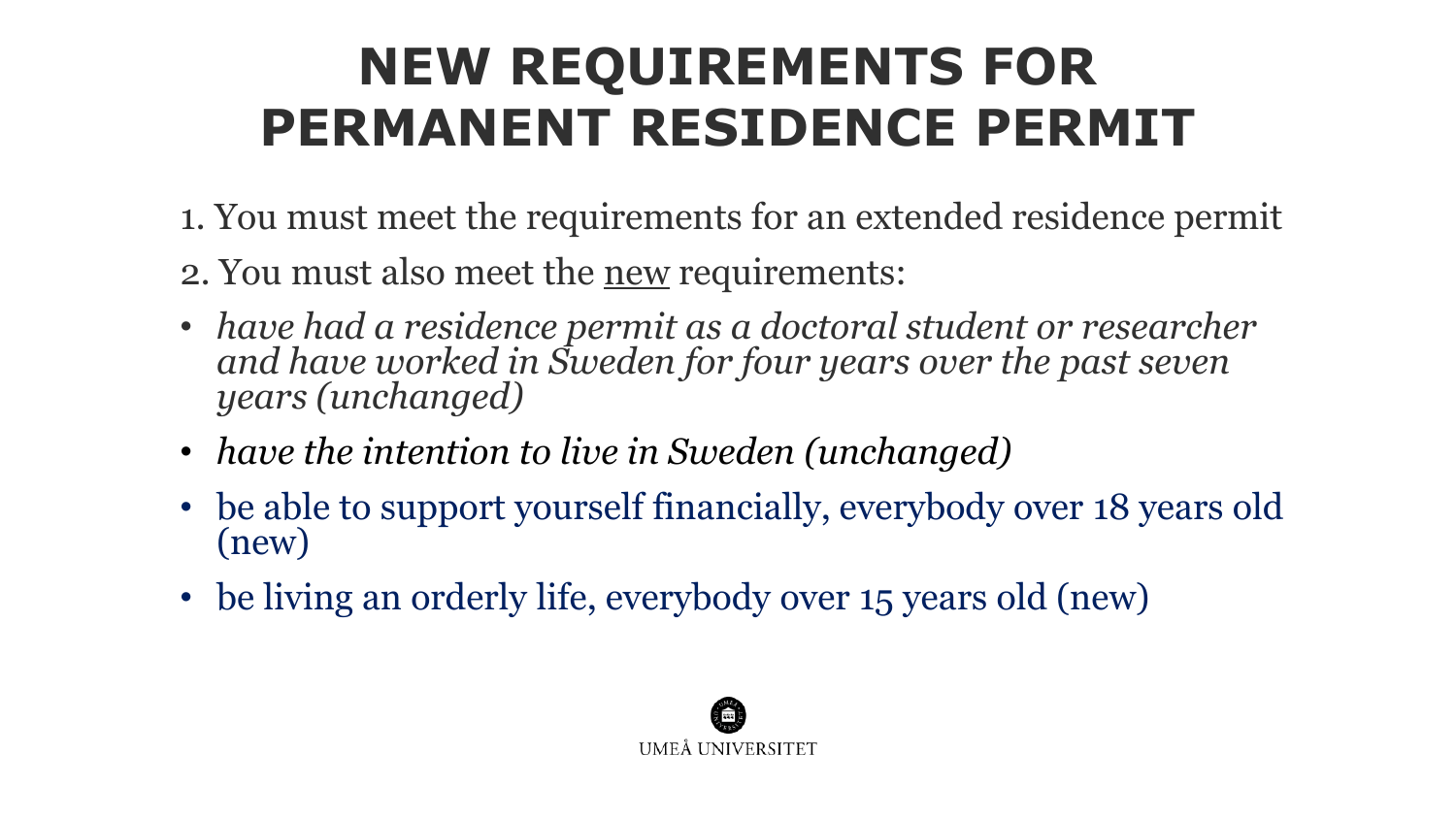## **DURATION AND TYPE OF INCOME**

- Your ability to support yourself financially must be of a certain duration. This means that you must have **permanent employment or fixed-term employment** (taxed income, not tax-free scholarship)
- The contract must be at **least 18 months from the date on which your application is examined**
- **housing** costs and the so-called "**normal amount**" for a single adult, 5 016 per month (2021)

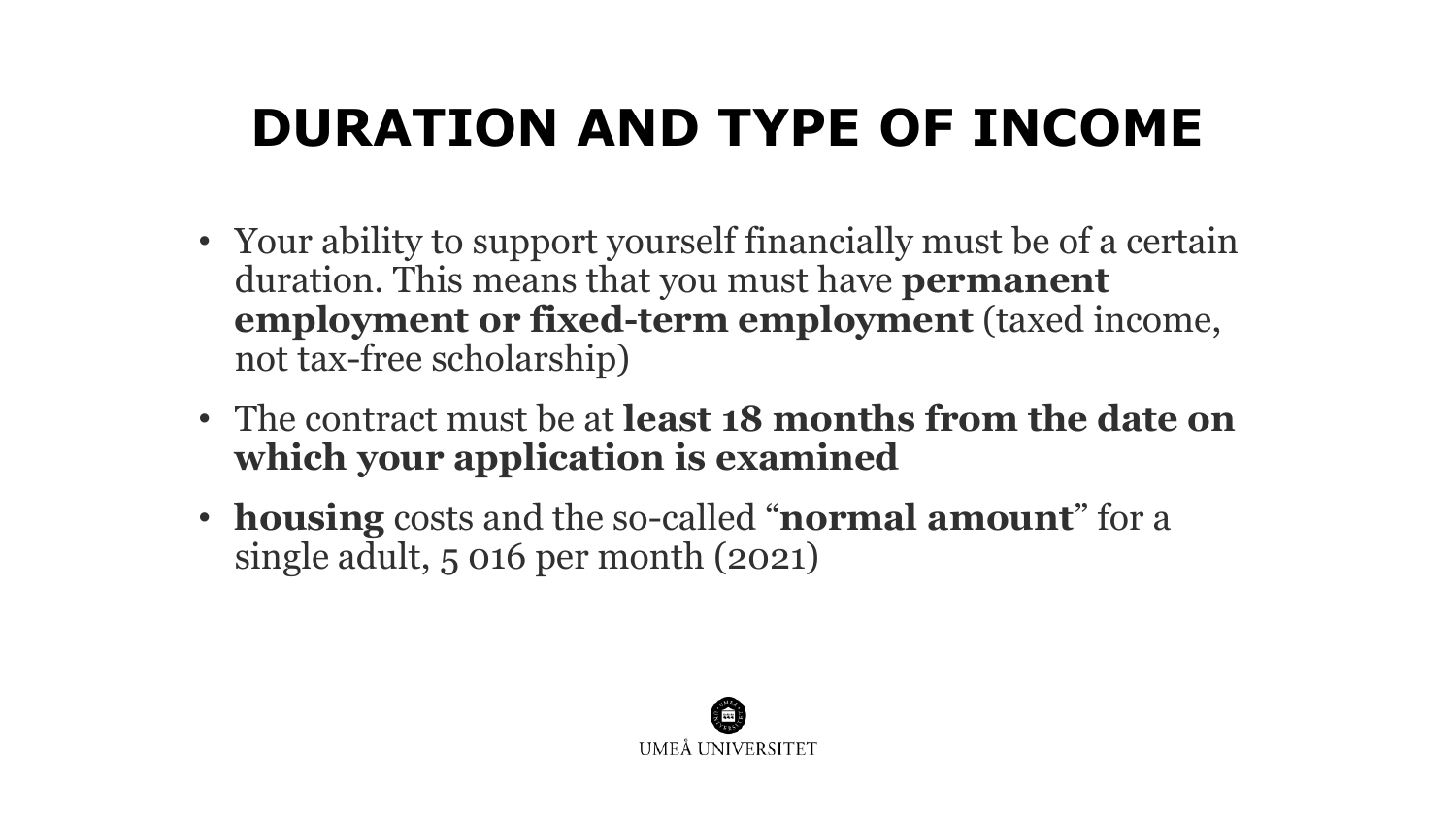## **GENERAL FOR ALL EXTENSIONS**

- You must submit your application for an extension before your current permit expires, if you want to be able to stay in Sweden during the processing time. You may work during the time that the Swedish Migration Agency is processing your application.
- If you travel abroad in connection with your permit expiring, it may be difficult for you to come back into Sweden before you have had your new permit granted. You may then need to wait for your new decision outside Sweden.

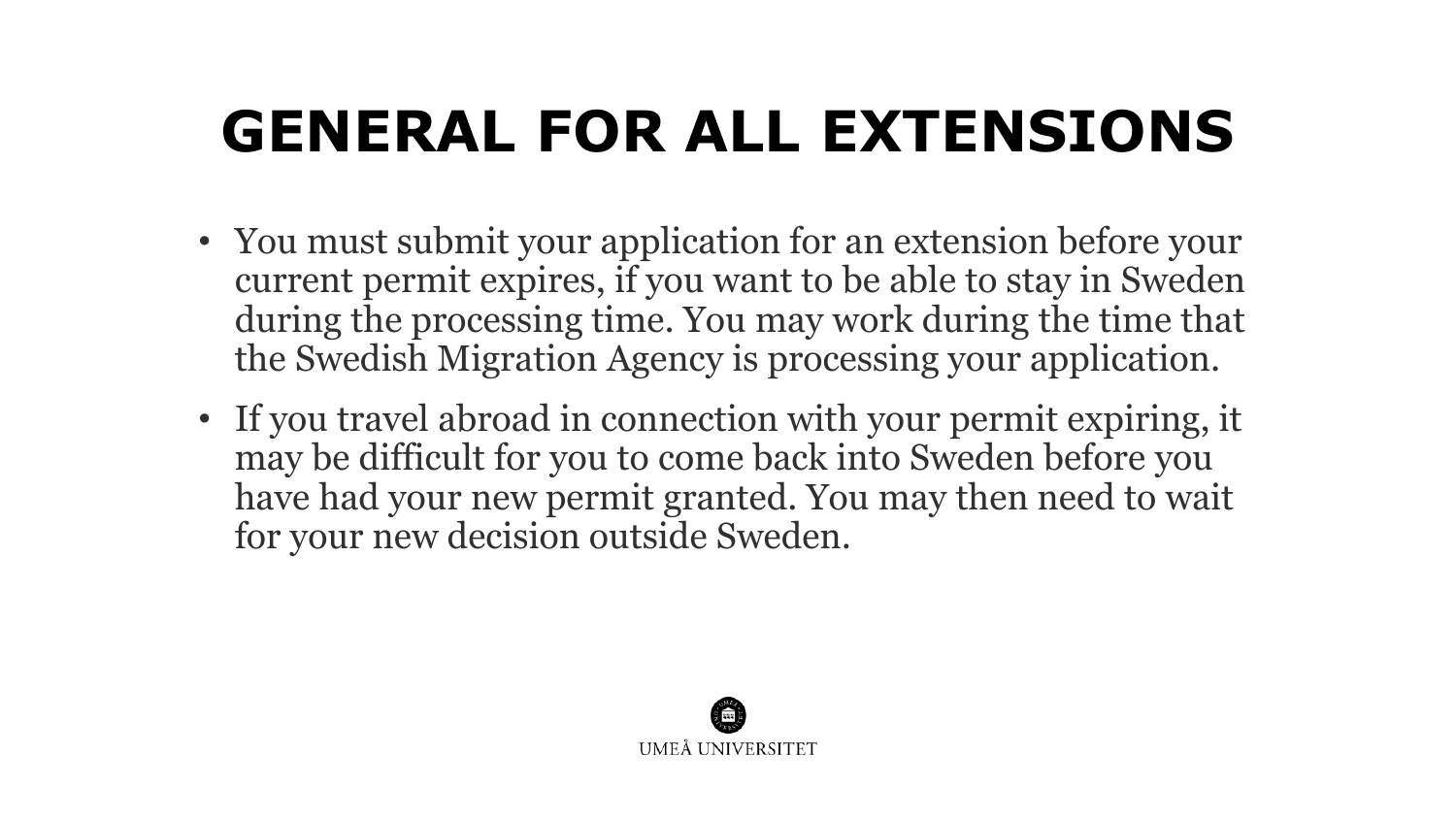## **PERMANENT RESIDENCE PERMIT**

- A permanent residence permit is valid for as long as you are living in Sweden.
- Your permanent residence permit can be revoked if you move from Sweden. If you notify the Swedish Migration Board that you want to keep your permanent residence permit, you can be abroad for up to two years without your permit being affected.

[More information](https://www.migrationsverket.se/English/Private-individuals/Moving-to-someone-in-Sweden/Extending-a-permit/Special-requirements-for-permanent-residence-permits.html) 

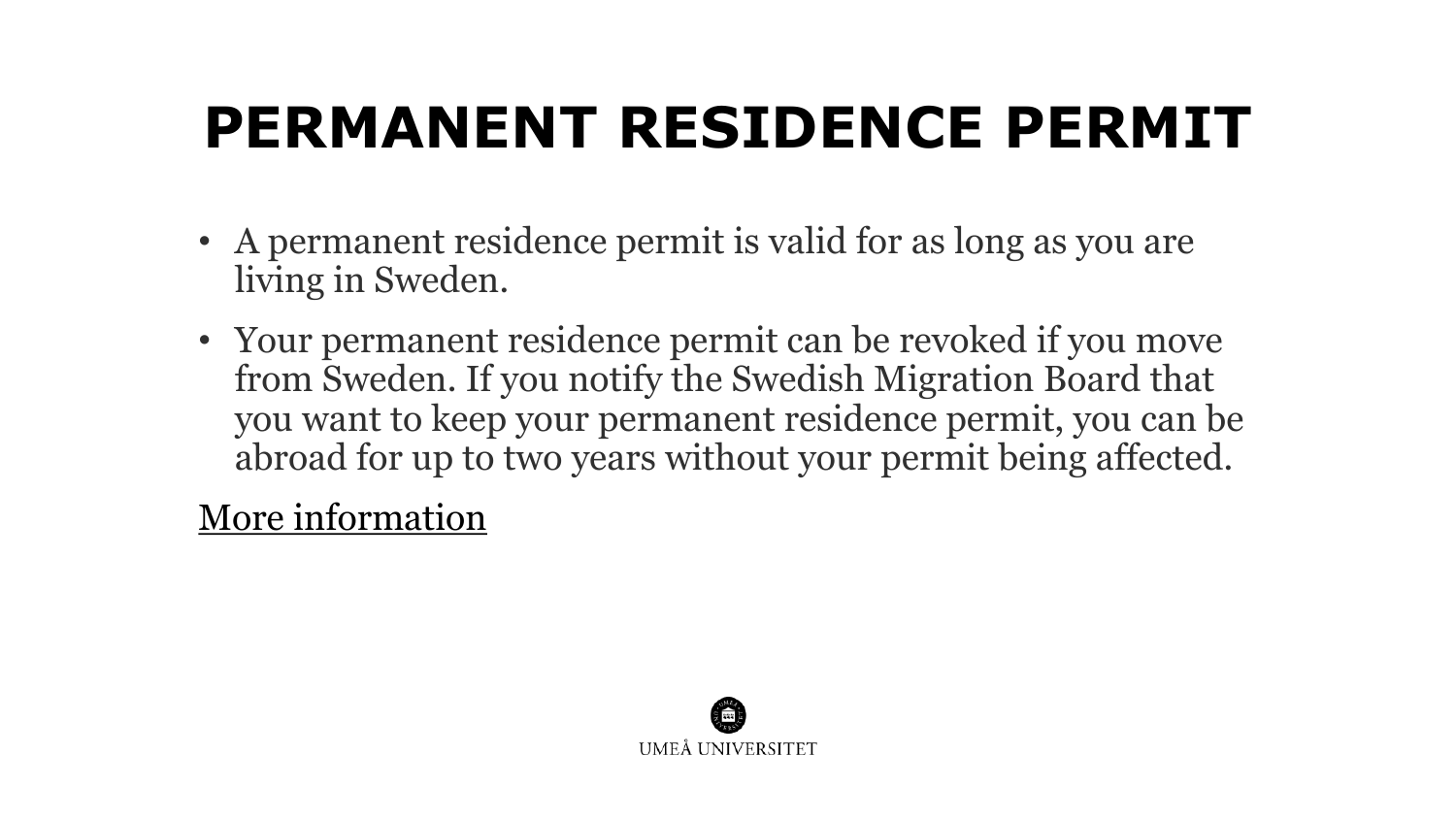#### **IF YOU DO NOT MEET THE REQUIREMENTS**

If you do not meet the special requirements for a permanent residence permit, you can still obtain a temporary residence permit if you meet those requirements.

As a Doctoral student you:

- must have made acceptable progress in your studies
- must be admitted to full-time studies
- must be present in Sweden. You cannot obtain a residence permit for distance learning

*Part-time employment is not accepted. Parental leave, sick leave are ok.* 

UMEÅ UNIVERSITET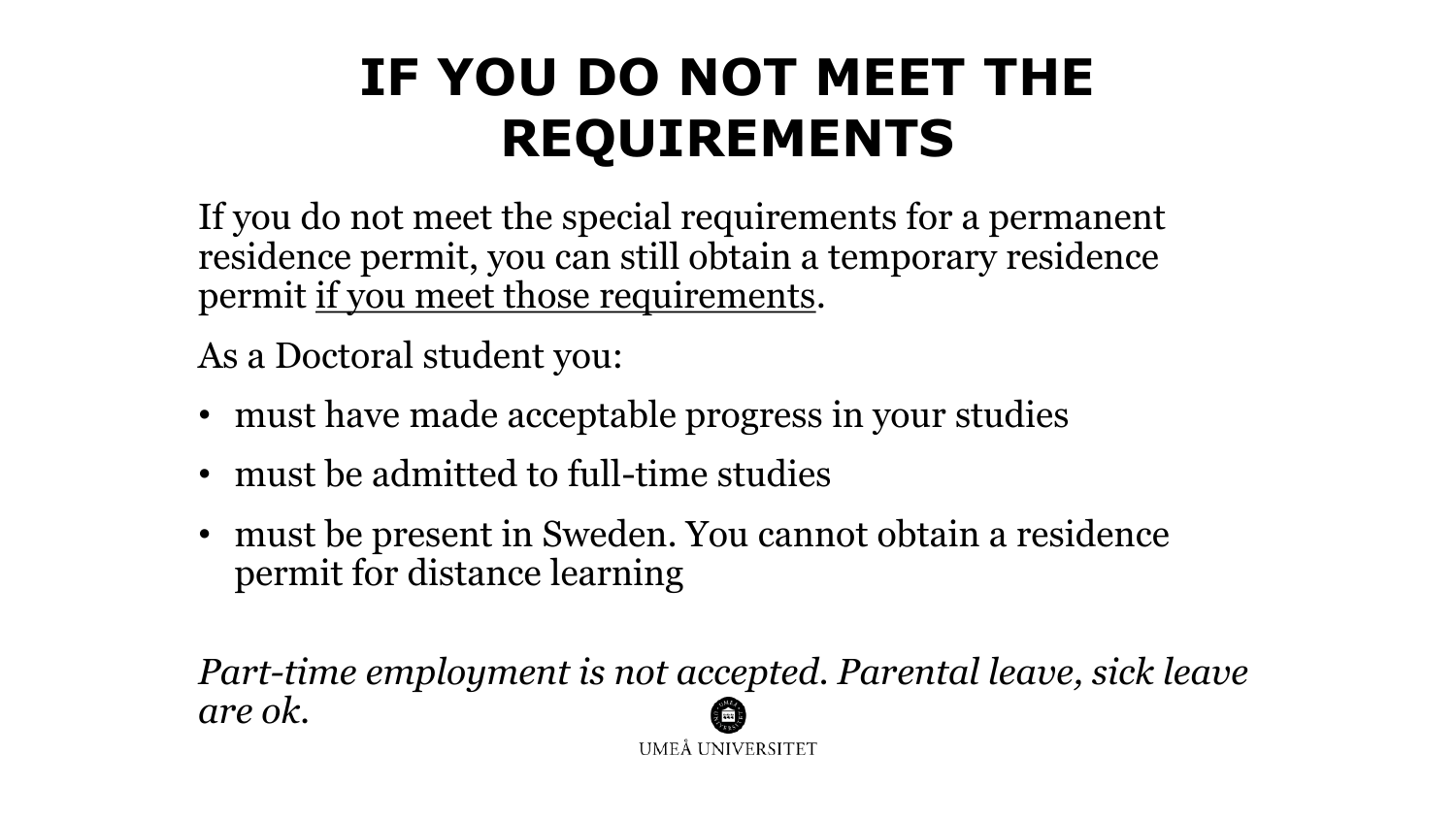#### **PERMIT TO LOOK FOR WORK/STUDIES**

Residence permit to stay in Sweden for **12 months** after completing studies or completed research to look for work or investigate the conditions for conducting business here.

Note, that **special requirements** apply to this, for example in terms of having enough money for your entire stay and have a comprehensive health insurance. *Students 8 568 month Researchers 9 700 month*

- Can work for 3 months maximum without submitting an application for a work permit
- Can only apply for a work permit while you are in Sweden. If you are admitted to studies or get an employment as a researcher, you must leave Sweden and submit your application.

More information: look for work after [studies](https://www.migrationsverket.se/English/Private-individuals/Studying-and-researching-in-Sweden/Looking-for-work-after-studies.html) or [research](https://www.migrationsverket.se/English/Private-individuals/Working-in-Sweden/Employed/Special-rules-for-certain-occupations-and-citizens-of-certain-countries/After-research.html)

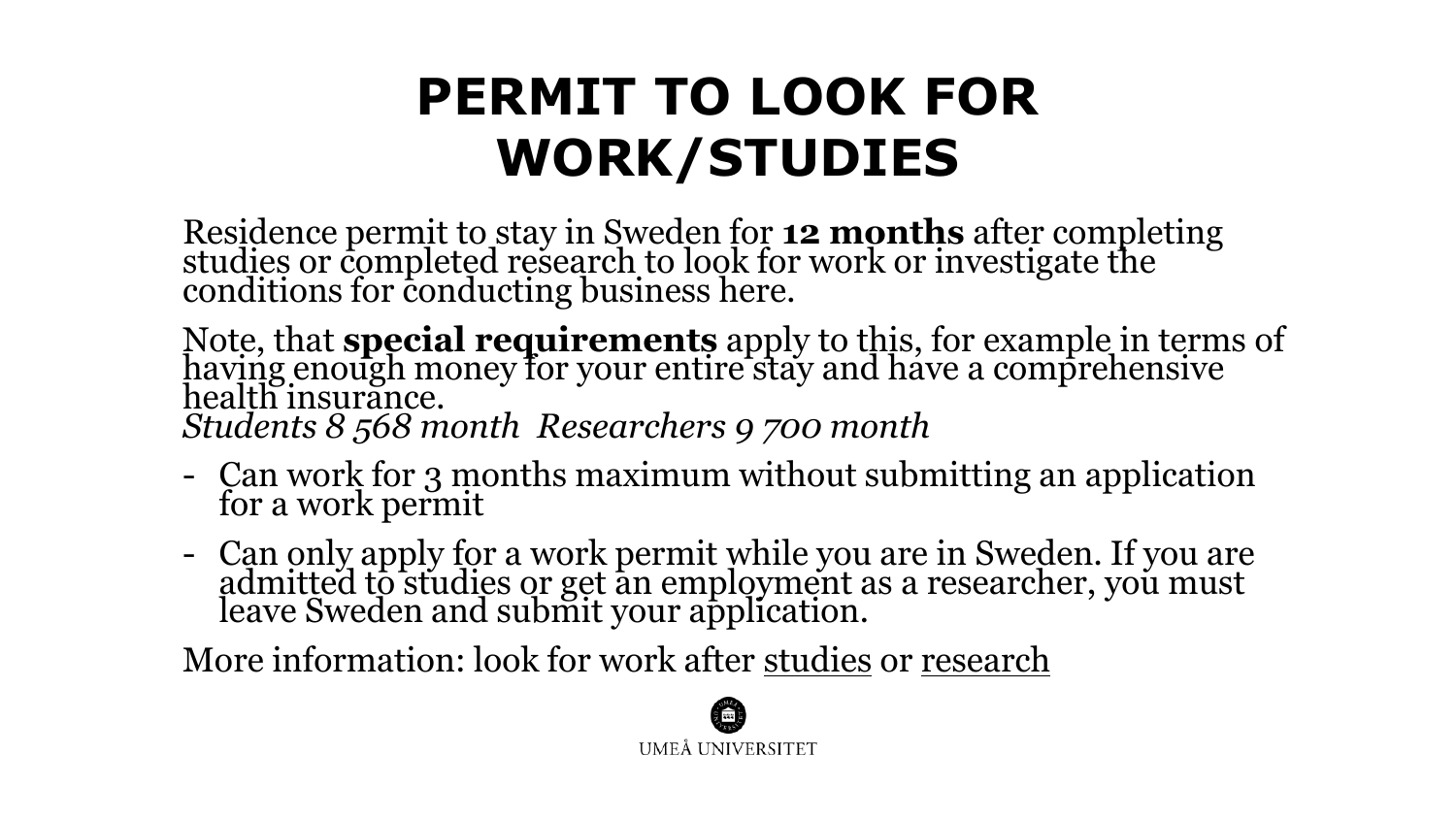## **LONG-TERM STAY IN EU**

To be granted long-term resident status, you must:

- have lived continuously in Sweden for five years
- have had a residence permit or legal residence in Sweden on other grounds for the previous five years
- be able to support yourself (and your family).

Permits for doctoral studies, researcher or work can be counted.

Permit for visits, studies and to search for an employment can not be counted.

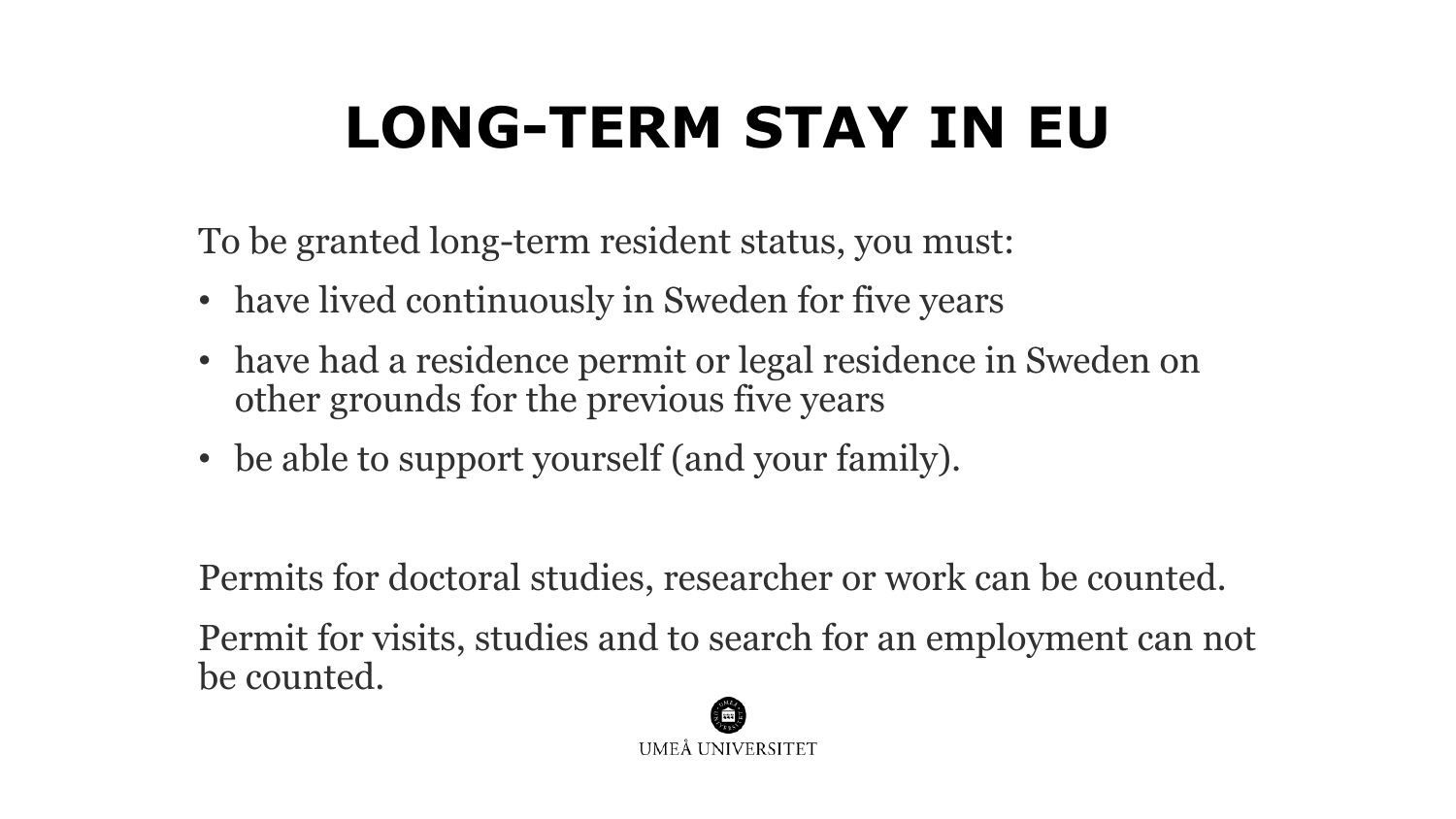## **LONG-TERM STAY IN EU CONT.**

#### **Your income can come from:**

- Salary
- Unemployment benefit
- Parental leave, sickness benefits
- Scholarships
- Support from other family members

*Must submit documents which show how you have supported yourself (and your family) over the previous five years and documents showing your accommodation costs. Save all contracts and salary slips.* 

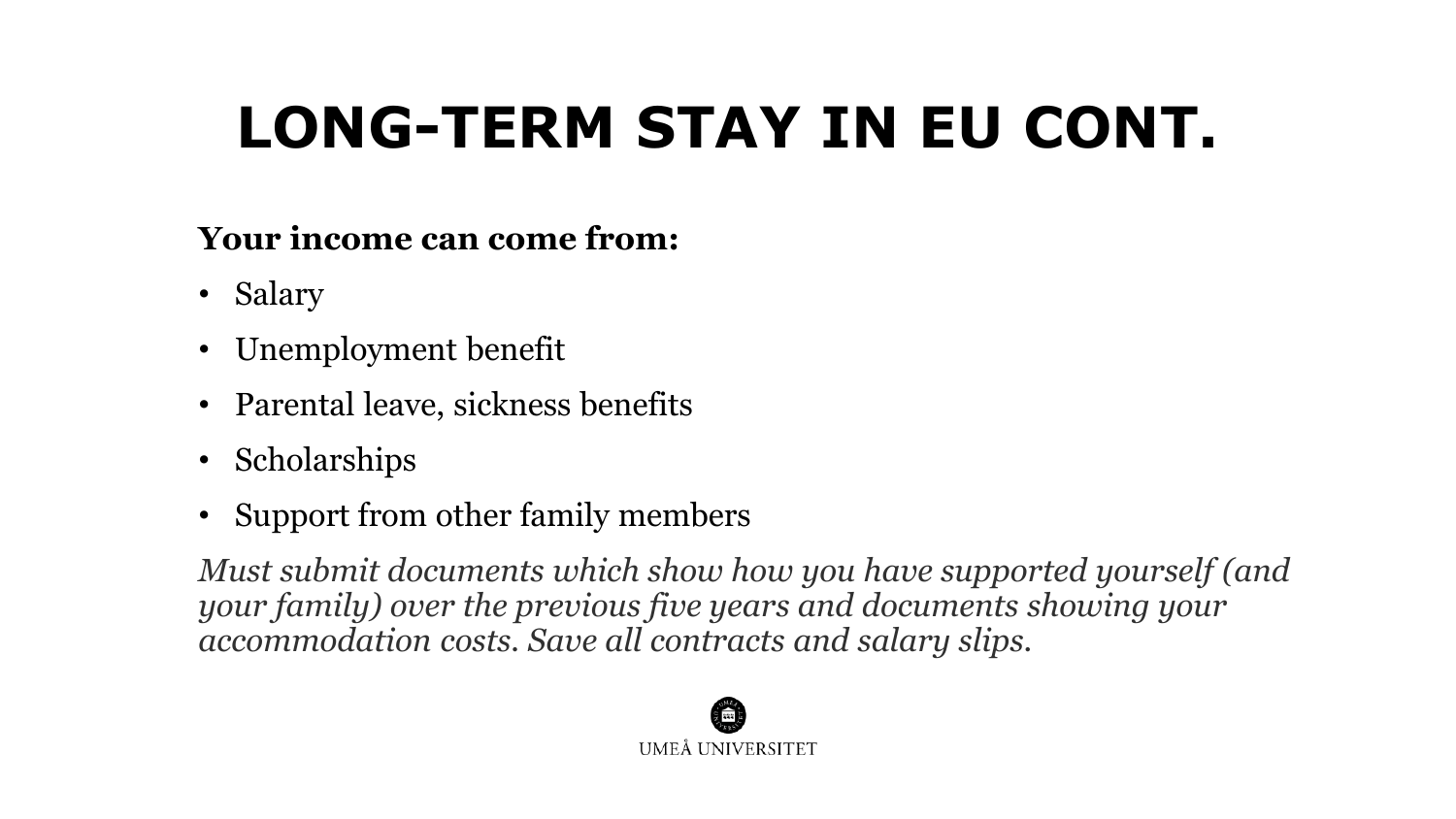## **LONG-TERM STAY IN EU CONT.**

- Status as long-term resident in EU will automatically grant you a permanent residence permit, also your family members.
- Status as a long-term resident in EU can be transferred to another EU-country (not Ireland and Denmark)
- You must submit your application before your current expires, 2 months before at the earliest. You can stay in Sweden during the processing time.
- More [information and how](https://www.migrationsverket.se/English/Private-individuals/EU-EEA-citizens-and-long-term-residents/Long-term-residents/Long-term-resident-in-Sweden.html) to apply